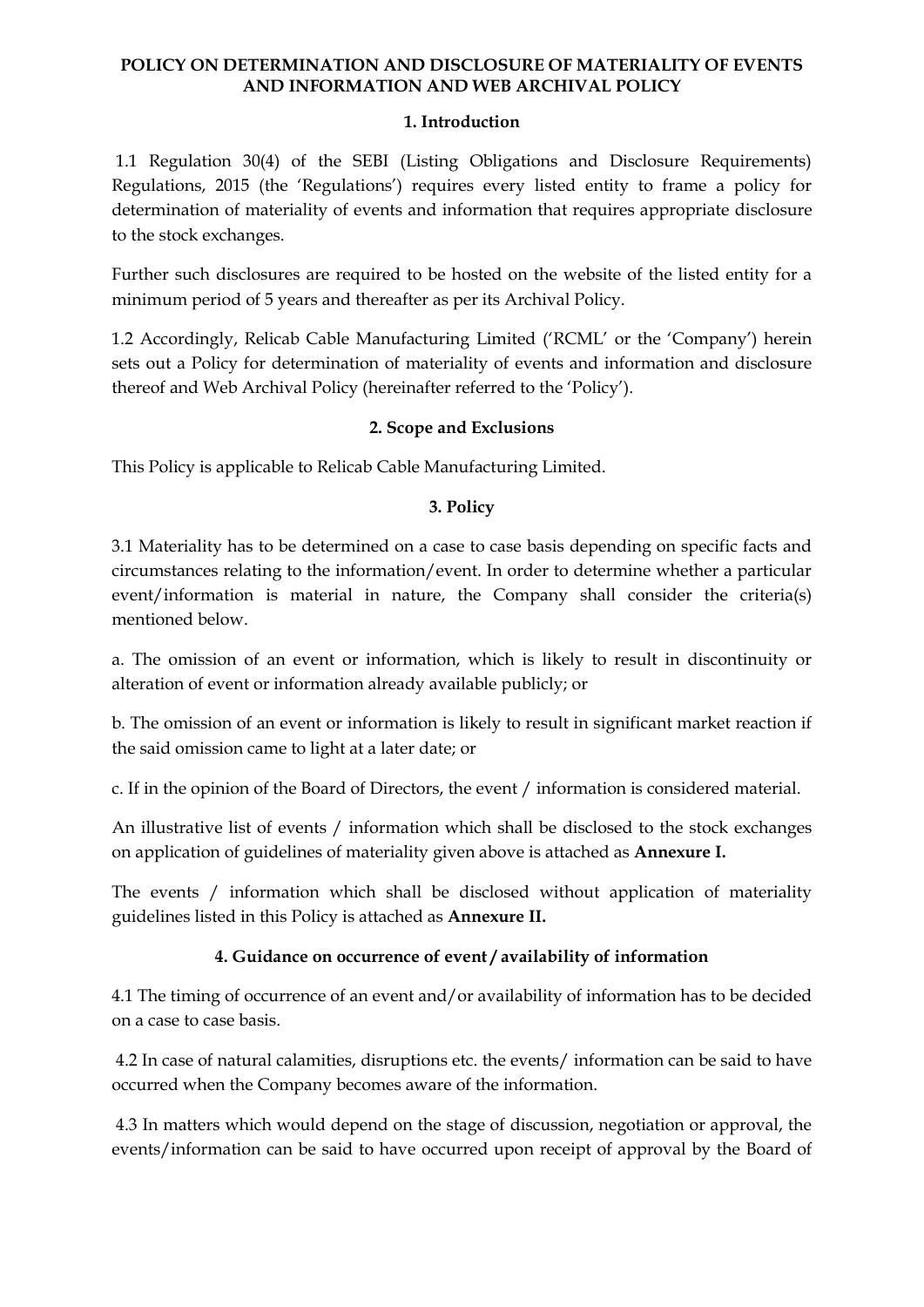Directors or after receipt of approval of the Board of Directors and shareholders, as the case may be.

# **5. Implementation**

5.1 To give effect to the requirements under the Regulations, the Board has authorized the Team comprising of the Managing Director, the Company Secretary and Whole Time Director of the Company to determine jointly the materiality of an event / information and disclose the same to the stock exchanges

## **6. Disclosure**

6.1 Disclosure of events enumerated in item number 4 of Annexure 2 relating to "Outcome of meetings of the Board of Directors" shall be made within thirty minutes of the closure of the Board Meeting at which such events were considered or discussed.

# **The intimation of outcome of meeting of the Board of Director shall also contain the time of commencement and conclusion of the Meeting.**

6.1.1 All other events mentioned in Annexure 1 and Annexure 2 shall be disclosed as soon as reasonably possible and **not later than twenty four hours** from the occurrence of event or information. The Company shall explain to the Stock Exchanges any delay in such disclosure beyond twenty four hours of the occurrence of the event or information.

6.1.2 The disclosure of events/information of price sensitive nature (such as decision on declaration of dividend) shall be made on receipt of approval of the event by the Board of Directors pending the shareholder"s approval.

6.2 The Company shall ensure that the updated disclosure with respect to the material event / information is made to the stock exchanges on a regular basis till such time the event / information is resolved / closed, with relevant explanation.

6.3 The Company shall also disclose all such events or information with respect to subsidiaries which are material for the company.

# **7. Website Disclosures and Archival**

7.1 The event / information disclosed to the stock exchanges under this Policy shall also be placed on the website of the Company for a minimum period of five years or for such other period, if the period prescribed shall be more than five years by the aforesaid Regulations and /or the Securities Laws as defined in the aforesaid Regulations.

7.2 After completion of the minimum period of five years or such other period as prescribed by the Regulations and/or Securities Laws the events or information shall be archived by the Company for a **further period of two years**. Thereafter such events or information may ceased to be displayed on the website of the Company. The Company shall also make disclosure of events / information as may be specified by the Securities and Exchange Board of India from to time. This Policy is approved by the Board of Directors at their meeting held on \_\_\_\_\_\_\_\_\_\_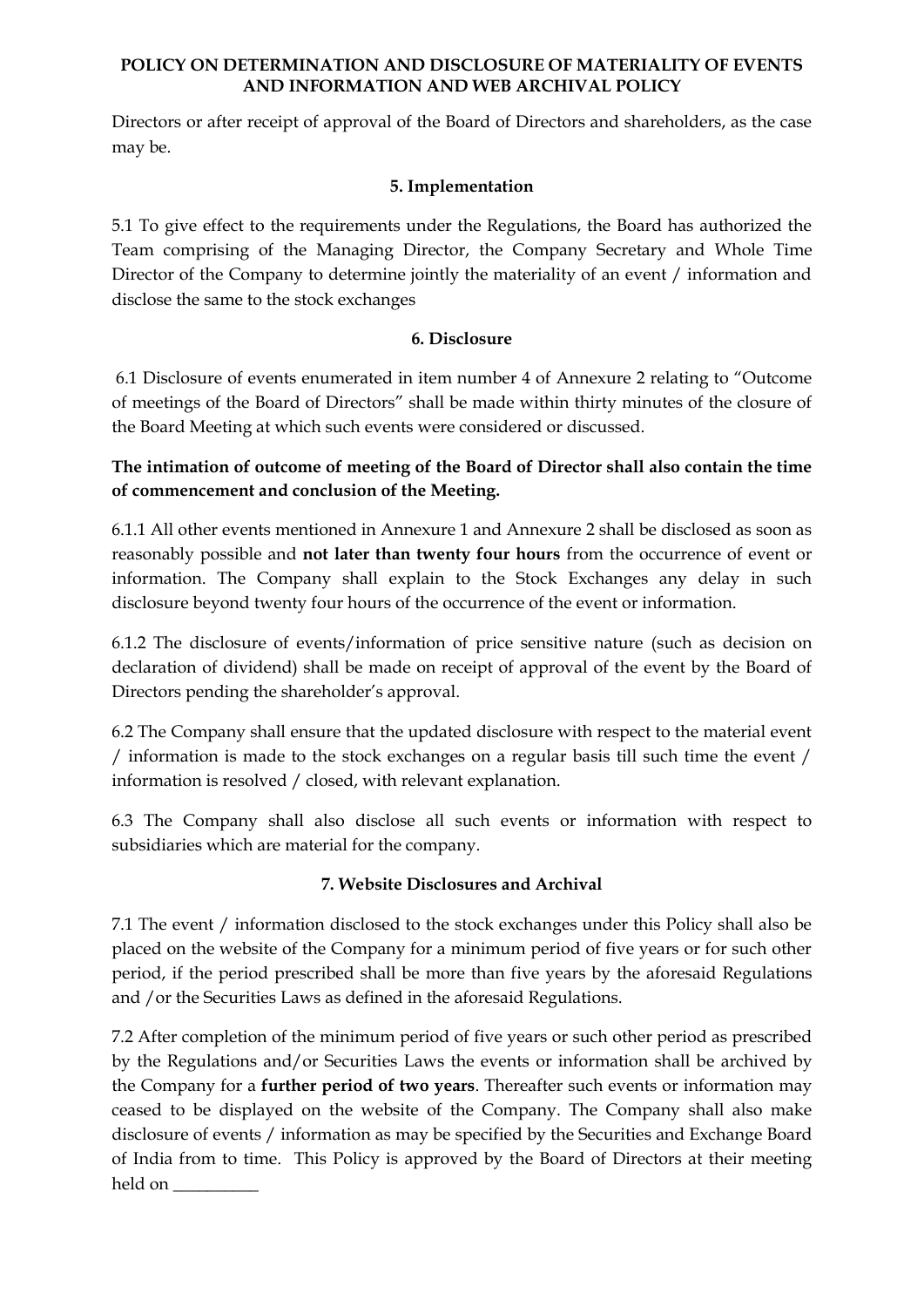### **Annexure I**

1. Commencement or any postponement in the date of commencement of commercial production or commercial operations of any unit/division.

2. Change in the general character or nature of business brought about by arrangements for strategic, technical, manufacturing, or marketing tie-up, adoption of new line(s) of business, closure of operations of any unit/division (entirety or piecemeal).

3. Capacity addition or product launch.

4. Awarding, bagging / receiving, amendment or termination of awarded/bagged orders/contracts, not in the normal course of business.

5. Agreements (viz. loan agreement(s) (as a borrower) or any other agreement(s) which are binding and not in normal course of business) and revision(s) or amendment(s) or termination(s) thereof.

6. Disruption of operations of any one or more units or division of the Company due to natural calamity (earthquake, flood, fire etc.), force majeure or events such as strikes, lockouts etc.

7. Effect(s) arising out of change in the regulatory framework applicable to the Company.

8. Litigation(s) / dispute(s) / regulatory action(s) with impact.

9. Frauds/ defaults, etc. by directors (other than key managerial personnel) or employees of the Company.

10. Options to purchase securities including any ESOP / ESPS Scheme.

11. Giving of guarantees or indemnity or becoming a surety for any third party.

12. Granting, withdrawal, surrender, cancellation or suspension of key licenses or regulatory approvals.

13. Any other information / event viz. major development that is likely to affect the business e.g. emergence of new technologies, expiry of patents, any change of accounting policy that may have a significant impact on the accounts, etc. and brief details thereof and any other information which is exclusively known to the Company which may be necessary to enable securities holders of the Company to appraise its position and to avoid the establishment of a false market in the securities of the Company.

14. Occurrence of any event or availability of information which is not specified pursuant to the Regulation 30 of the Listing Regulations, but which may have material effect on the Company.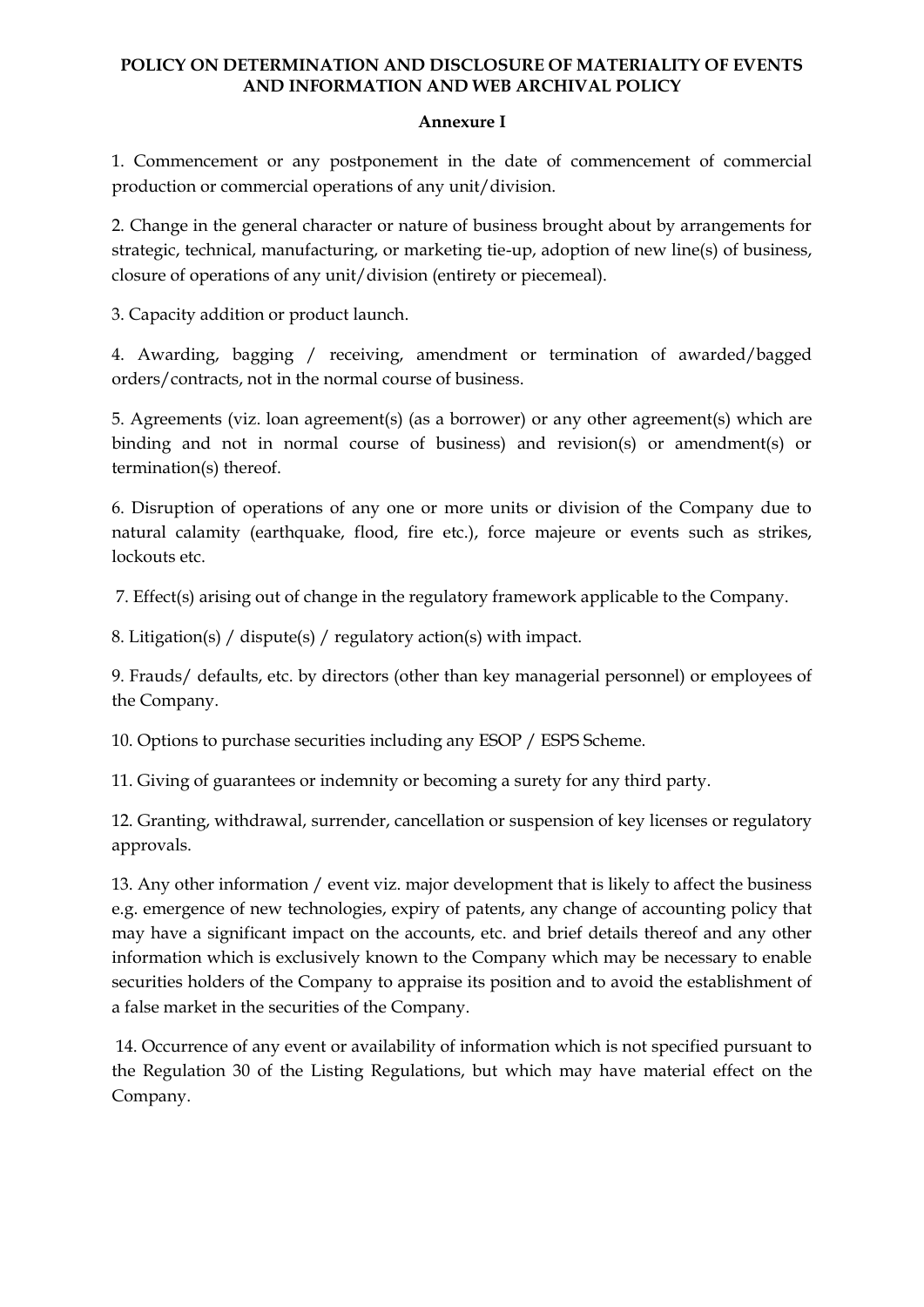### **Annexure II**

1. Acquisition(s) (including agreement to acquire), Scheme of Arrangement (amalgamation/ merger/ demerger/restructuring), or sale or disposal of any unit(s), division(s) or subsidiary of the listed entity or any other restructuring.

Explanation.- For the purpose of this sub-para, the word 'acquisition' shall mean,-

(i) acquiring control, whether directly or indirectly; or,

(ii) acquiring or agreeing to acquire shares or voting rights in, a company, whether directly or indirectly, such that –

(a) the listed entity holds shares or voting rights aggregating to five per cent or more of the shares or voting rights in the said company, or;

(b) there has been a change in holding from the last disclosure made under sub-clause (a) of clause (ii) of the Explanation to this subpara and such change exceeds two per cent of the total shareholding or voting rights in the said company.

2. Issuance or forfeiture of securities, split or consolidation of shares, buyback of securities, any restriction on transferability of securities or alteration in terms or structure of existing securities including forfeiture, reissue of forfeited securities, alteration of calls, redemption of securities etc.

3. Revision in Rating(s).

4. Outcome of Meetings of the board of directors:

The listed entity shall disclose to the Exchange(s), within 30 minutes of the closure of the meeting, held to consider the following:

a) dividends and/or cash bonuses recommended or declared or the decision to pass any dividend and the date on which dividend shall be paid/dispatched;

b) any cancellation of dividend with reasons thereof;

c) the decision on buyback of securities;

d) the decision with respect to fund raising proposed to be undertaken

e) increase in capital by issue of bonus shares through capitalization including the date on which such bonus shares shall be credited/dispatched

f) reissue of forfeited shares or securities, or the issue of shares or securities held in reserve for future issue or the creation in any form or manner of new shares or securities or any other rights, privileges or benefits to subscribe to;

g) short particulars of any other alterations of capital, including calls;

h) financial results;